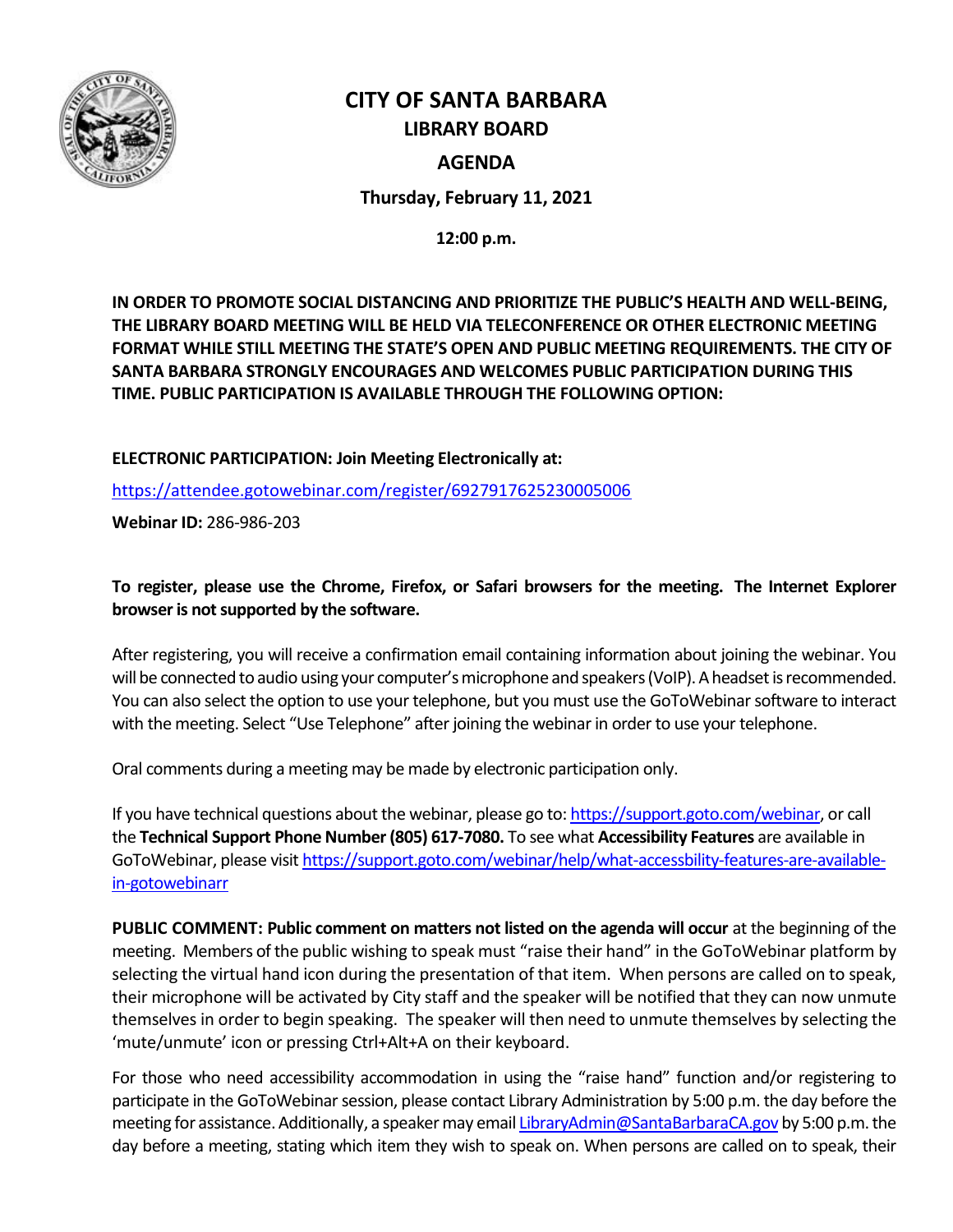microphone will be activated and the speaker will be notified by City staff that they can now unmute themselves in order to begin speaking. The speaker will then need to unmute themselves by selecting the 'mute/unmute' icon or pressing Ctrl+Alt+A on their keyboard.

Each speaker will be given a total of 2 minutes to address the Council. Pooling of time is not allowed during general public comment. The Library Board, upon majority vote, may decline to hear a speaker on the grounds that the subject matter is beyond the City's subject matter jurisdiction.

**PUBLIC COMMENT ON AGENDIZED ITEMS:** Members of the public wishing to speak on a matter on the agenda must "raise their hand" in the GoToWebinar platform by selecting the virtual hand icon during the presentation of that item. The "raise hand" icon is generally located on most devices in the upper right hand corner of the screen. For those who need accessibility accommodation in using the "raise hand" function, please contact Library Administration by 5:00 p.m. the day before the meeting for assistance. Additionally, a speaker may email [LibraryAdmin@SantaBarbaraCA.gov](mailto:LibraryAdmin@SantaBarbaraCA.gov) by 5:00 p.m. the day before a meeting, stating which item they wish to speak on. When persons are called on to speak, their microphone will be activated and they will be notified to begin speaking. Each speaker will be given a total of 3 minutes to address the Council. Pooling of time is not permitted during meetings conducted electronically.

## **CALL TO ORDER**

## **ROLL CALL**

## **APPROVAL OF MINUTES – of January 14, 2021**

*Recommendation: That the Library Board waive the reading and approve the minutes of Thursday, January 14, 2021.*

## **CHANGES TO THE AGENDA**

**PUBLIC COMMENT:** Any member of the public may address the Library Board for up to two minutes on any subject within the jurisdiction of the Board that is not scheduled for a public discussion before the Board.

#### **LIBRARY SUPPORT ACTIVITIES**

Santa Barbara Public Library Foundation

#### **NEW BUSINESS**

## **1. Adult Education Update**

*Recommendation: That the Library Board receive an update on the work being done by the Adult Education Division.* 

## **LIBRARY DIRECTOR'S REPORT**

## **2. Building and Grounds**

*Recommendation: That the Library Board receive the monthly Library Director's Report, Building and Grounds.*